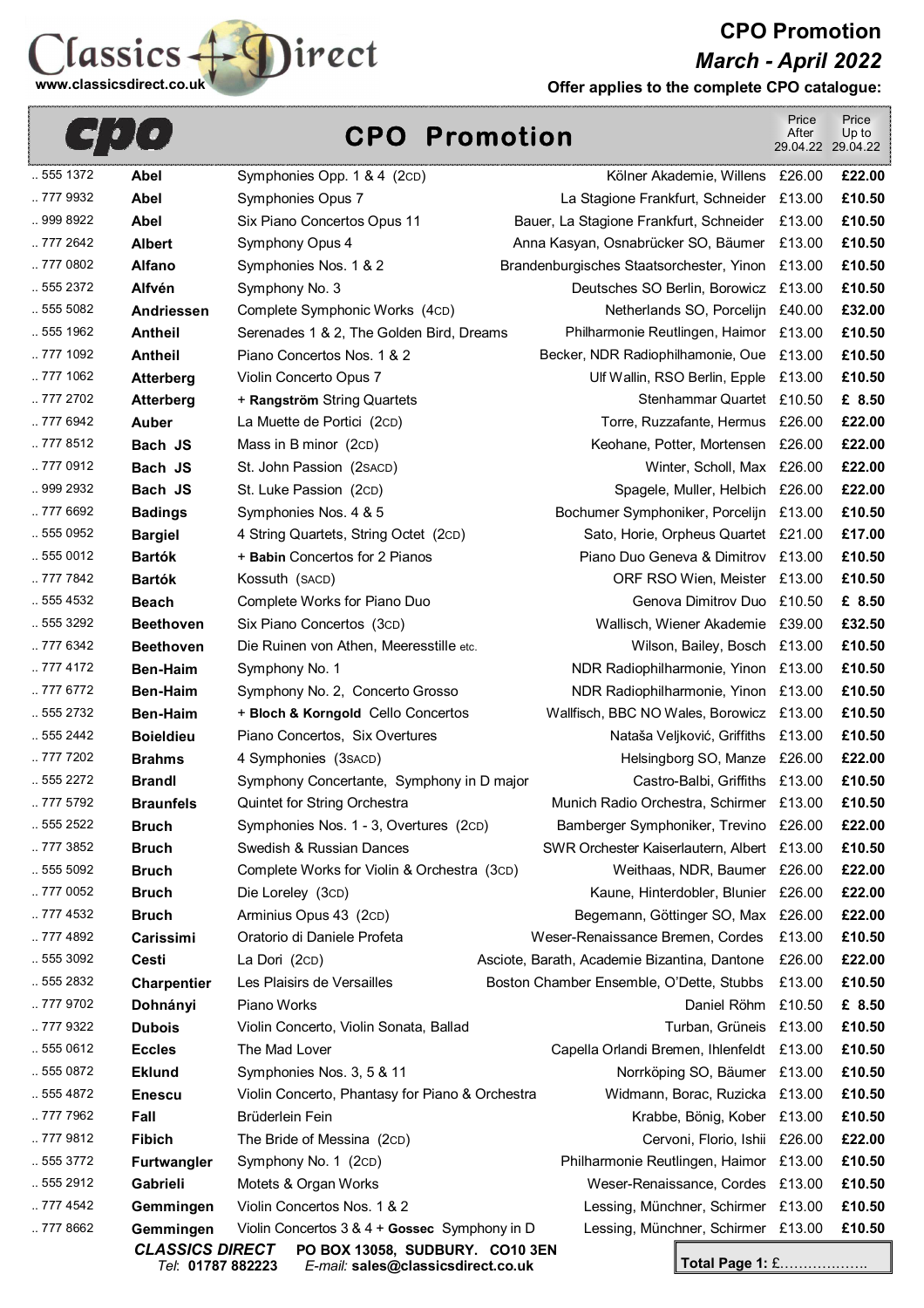## **CPO Promotion**

|          | <b>LET PLACE</b>       | <b>CPO Promotion</b>                              |                                               | After         | Up to<br>29.04.22 29.04.22 |
|----------|------------------------|---------------------------------------------------|-----------------------------------------------|---------------|----------------------------|
| 777 7582 | Gernsheim              | Symphonies Nos. 1 & 3                             | Mainz, Bäumer £13.00                          |               | £10.50                     |
| 777 8482 | Gernsheim              | Symphonies Nos. 2 & 4                             | Mainz, Bäumer £13.00                          |               | £10.50                     |
| 777 5182 | Gilse                  | Symphony No. 3                                    | Netherlands SO, Porcelijn £13.00              |               | £10.50                     |
| 777 9242 | Gilse                  | Eine Lebensmesse                                  | Melton, Romberger, Stenz £13.00               |               | £10.50                     |
| .7774112 | <b>Gluck</b>           | Five Symphonies                                   | L'Orfeo Barockorchester, Gaigg £13.00         |               | £10.50                     |
| .5550442 | Godard                 | Symphony No. 2, Symphonie gothique etc.           | Münchner Rundfunk, Relland £13.00             |               | £10.50                     |
| 555 1602 | Goldmark               | Symphonic Poems: Sakuntala, Scherzos              | Bamberger Symphoniker, Bollon £13.00          |               | £10.50                     |
| .5552512 | <b>Goldmark</b>        | Symphonic Poems Vol.2: Im Frühling, Zrinyi        | Bamberger Symphoniker, Bollon £13.00          |               | £10.50                     |
| 555 2632 | Gossec                 | Symphonies Opus 4                                 | Deutsche Kammerakademie Neuss, Gaudenz £13.00 |               | £10.50                     |
| .5550802 | Gotovac                | Ero the Joker (2CD)                               | Kabić, Kordić, Repušić £26.00                 |               | £22.00                     |
| 999 7242 | Gotovac                | Symphonic Poems + Tajčević 7 Balkan Dances        | Atzmon £ 8.50                                 |               | £ 6.50                     |
| 777 8632 | Gounod                 | Symphonies Nos. 1 - 3                             | Svizzera Italiana, Caetani £13.00             |               | £10.50                     |
| 777 3812 | Gouvy                  | Symphonies Nos. 1 & 2                             | Mercier £13.00                                |               | £10.50                     |
| .7778252 | Gouvy                  | Oedipe à Colone (2cD)                             | Fontaine £26.00                               |               | £22.00                     |
| 777 6622 | Grabbe                 | Madrigals & Instrumental Works                    |                                               | Cordes £13.00 | £10.50                     |
| 555 3532 | <b>Graupner</b>        | Bassoon Cantatas (2cD)                            | Azzolini, Kirchheimer BachConsort £26.00      |               | £22.00                     |
| 999 1642 | Gubaidulina            | <b>Orchestral Works</b>                           | Hanover, Kalitzke, Klee £ 8.50                |               | £ 6.50                     |
| 777 8772 | Handel                 | Acis & Galatea (2 SACD)                           | O'Dette, Stubbs £26.00                        |               | £22.00                     |
| 555 3342 | <b>Hasse</b>           | Enea in Caonia - Opera in two acts (2cD)          | Remigio, Ascioti, Montanari £26.00            |               | £22.00                     |
| .5551112 | Heinichen              | Flavio Crispo (3cD)                               | Marziotte, Marbach, Halubek £26.00            |               | £22.00                     |
| .5550252 | Heroldt                | St. Matthew Passion + Clinio St. John Passion     | Ensemble Triagonale £13.00                    |               | £10.50                     |
| 777 8742 | Hertel J W             | Der sterbende Heiland                             | Mulroy, Wolf, Willens £13.00                  |               | £10.50                     |
| 777 8392 | Hindemith              | + Weill etc. Plays and Operas for the Radio (2cD) | Staatsoperetta Dresden, Theis £26.00          |               | £22.00                     |
| 777 3612 | <b>Kallstenius</b>     | <b>Orchestral Works</b>                           | Beermann £13.00                               |               | £10.50                     |
| 777 9822 | Kálmán                 | Die Bajadere (2cD)                                | Daum, Trost, Bonynge £26.00                   |               | £22.00                     |
| 555 2592 | <b>Keiser</b>          | Der blutige und sterbende Jesus (2CD)             | Mauch, Kellnhofer, Klapprott £26.00           |               | £22.00                     |
| .5553332 | <b>Krieger</b>         | 12 Trio Sonatas Opus 2 (2cD)                      | Echo du Danube, Zincke £21.00                 |               | £17.00                     |
| .5553372 | <b>Krommer</b>         | Symphonies Nos. 6 & 9                             | Orchestra Svizzera Italia, Griffiths £13.00   |               | £10.50                     |
| .5550202 | <b>Kuhnau</b>          | <b>Complete Sacred Works II</b>                   | Camerata Lipsiensis, Meyer £13.00             |               | £10.50                     |
| 555 0812 | Lachner                | Symphony No. 3, Festouvertüre                     | Evergreen SO, Schmalfuss £13.00               |               | £10.50                     |
| .5552102 | Lachner                | Symphony No. 6                                    | Evergreen SO, Schmalfuss £13.00               |               | £10.50                     |
| .5550272 | Laks                   | + Jarnach Works for String Orchestra              | NFM Leopoldinum CO, Rohde £13.00              |               | £10.50                     |
| 777 6732 | Larsson                | Symphony No. 3, Three Orchestral Pieces           | Helsingborg SO, Manze £13.00                  |               | £10.50                     |
| .7779572 | Lasso                  | Magnificat                                        | Die Singphoniker, Hölzle £10.50               |               | £ 8.50                     |
| 777 7082 | Lehár                  | Cloclo (2cD)                                      | Feldhofer, Vogel, Burkert £26.00              |               | £22.00                     |
| 777 0292 | Lehár                  | Der Göttergatter (2cD)                            | Vienna Radio, Schönherr £20.00                |               | £16.50                     |
| 777 7492 | Lehár                  | Giuditta (2cD)                                    | Libor, Schukoff, Schirmer £26.00              |               | £22.00                     |
| .7770552 | Lehár                  | Schön ist die Welt                                | Mosuc, Todorovich, Schirmer £ 8.50            |               | £ 6.50                     |
| 777 7102 | Lortzing               | Regina (2cD)                                      | Schirmer £26.00                               |               | £22.00                     |
| 555 1282 | <b>Marteau</b>         | String Quartet Op.9, Huit Mélodies Op.19          | Deshayes, Isasi Quartet £13.00                |               | £10.50                     |
| 777 9972 | <b>Martin</b>          | Ein Totentanz zu Basel                            | Madge, Blomhert £13.00                        |               | £10.50                     |
| 777 8572 | <b>Marx</b>            | Trio-Phantasie, Lieder                            | Nold, Renz, Hyperion Trio £10.50              |               | £ 8.50                     |
| .5552932 | Mayer                  | Symphonies Nos.1 & 2                              | NDR Radiophilharmonie, McFall £13.00          |               | £10.50                     |
| 777 9362 | Melani                 | Marienvesper                                      | Rheinische Kantorei, Max £13.00               |               | £10.50                     |
| .5550472 | Mendelssohn            | String Symphonies Nos. 7, 10 & 12                 | L'Orfeo Barock, Gaigg £13.00                  |               | £10.50                     |
| .5550652 | <b>Meyerbeer</b>       | Hallelujah: The Choral Works                      | Rheinische Kantorei, Max £10.50               |               | £ 8.50                     |
| 777 6322 | <b>Molique</b>         | String Quartets Opp.42 & 44                       | Mannheimer String Quartet £10.50              |               | £ 8.50                     |
| 777 8702 | <b>Mozart</b>          | La clemenza di Tito (2cD)                         | Allemano, Bernsteiner, de Marchi £26.00       |               | £22.00                     |
| 999 1042 | <b>Mozart</b>          | L'Oca del Cairo, Lo Sposo Deluso                  | Opera Antwerpen, Rotman £ 8.50                |               | £ 6.50                     |
| 555 0402 | Mulet                  | Complete Organ Works (2sACD)                      | Friedhelm Flamme £26.00                       |               | £22.00                     |
| 777 5732 | <b>Neukomm</b>         | 3 Orchestral Fantasies, Sinfonie Heroïque         | Die Kölner Akademie, Willens £13.00           |               | £10.50                     |
|          | <b>CLASSICS DIRECT</b> | PO BOX 13058, SUDBURY. CO10 3EN                   |                                               |               |                            |
|          | Tel: 01787 882223      | E-mail: sales@classicsdirect.co.uk                | Total Page 2: £                               |               |                            |

PHA

Price

Price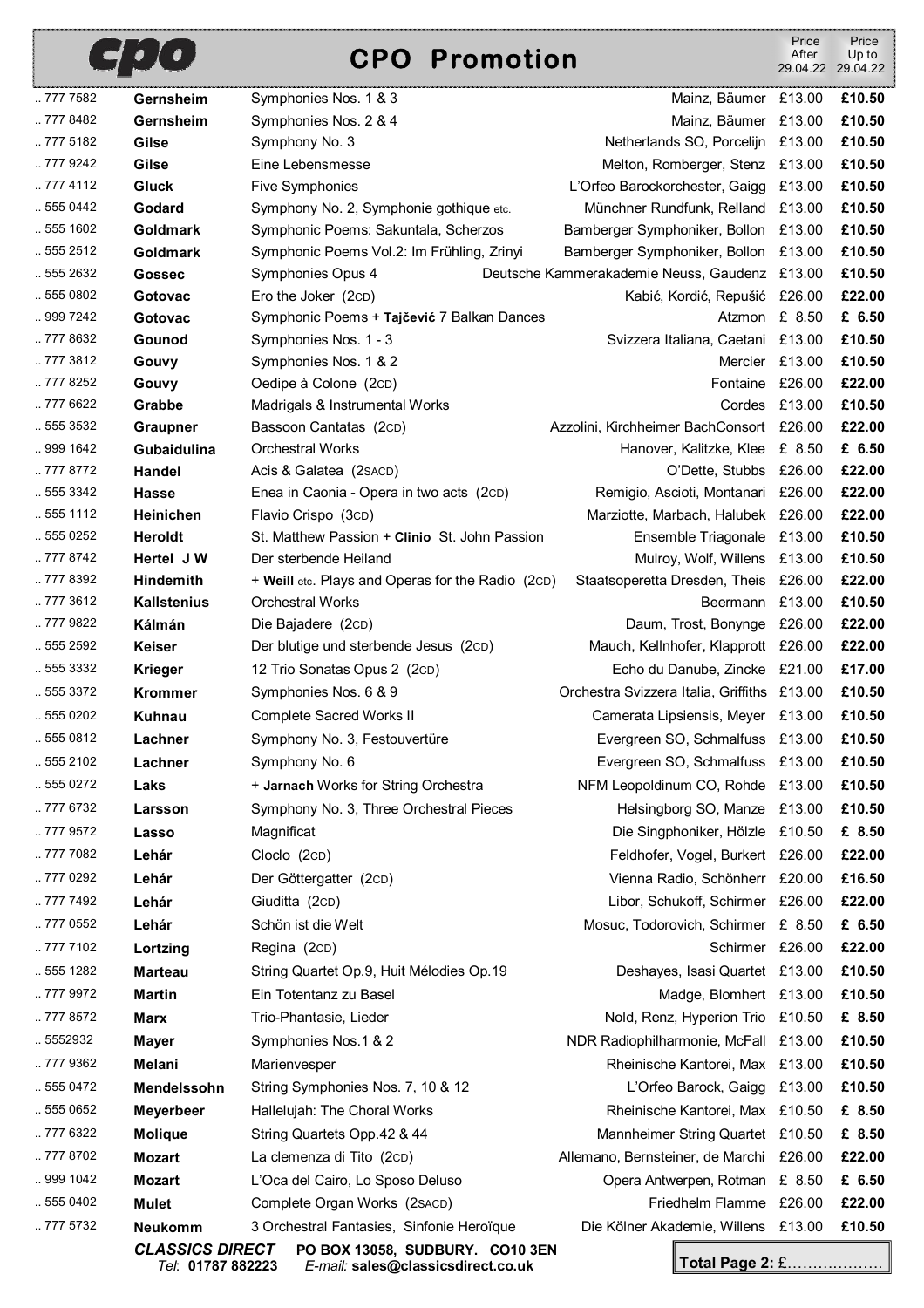## rnn

## **CPO Promotion**

|          | E LL C            | <b>CPO Promotion</b>                         |                                             | After  | Up to<br>29.04.22 29.04.22 |
|----------|-------------------|----------------------------------------------|---------------------------------------------|--------|----------------------------|
| 777 6542 | <b>Nicolai</b>    | Die Heimkehr des Verbannten (2cD)            | Begemann, Beermann                          | £26.00 | £22.00                     |
| 777 4342 | Nicolai           | Il Templario (2cD)                           | Begemann, Kuhn, Beermann                    | £26.00 | £22.00                     |
| .7774142 | <b>Nielsen</b>    | + Langgaard Organ Works (SACD)               | Friedhelm Flamme                            | £13.00 | £10.50                     |
| 555 0892 | Nowowiejski       | Quo vadis (2CD)                              | Poznań PO, Borowicz                         | £26.00 | £22.00                     |
| 555 2752 | <b>Offenbach</b>  | Folies, Symphoniques & Ouvertures            | Staatsorchester Frankfurt, Griffiths        | £13.00 | £10.50                     |
| 999 7382 | <b>Onslow</b>     | Symphonies 2 & 4                             | Hanover NDR, Goritzki                       | £13.00 | £10.50                     |
| .7776572 | Orff              | Ein Sommernachtstraum (2cD)                  | Haun, von Gehren                            | £26.00 | £22.00                     |
| .7778192 | Orff              | Gisei - Das Opfer                            | Lewek, McKinny, Lacombe                     | £13.00 | £10.50                     |
| 777 7072 | <b>Pachelbel</b>  | Magnificat                                   | Himlische Cantorey, Kobow                   | £13.00 | £10.50                     |
| 777 6982 | Paër              | La Passione di Gesú Cristo                   | Balestracci                                 | £13.00 | £10.50                     |
| 555 4112 | Paër              | Leonora (2CD)                                | Bellocci, Fanale, De Marchi                 | £26.00 | £22.00                     |
| .5550922 | Palmeri           | Misa A Buenos Aires "Misatango"              | Sachsisches Vocalensemble                   | £13.00 | £10.50                     |
| 777 6842 | Panufnik          | Symphonies 7 & 8, Concerto Festivo           | Berlin Konzerthaus, Borowicz                | £13.00 | £10.50                     |
| .7776852 | <b>Panufnik</b>   | Symphony No. 9, Concertino for Timpani etc.  | Berlin Konzerthaus, Borowicz                | £13.00 | £10.50                     |
| 777 6872 | <b>Panufnik</b>   | Concertos: Violin, Cello, Piano              | Berlin Konzerthaus, Borowicz                | £13.00 | £10.50                     |
| .7778292 | Papandopulo       | Piano Concerto 2, Sinfonietta, Pintarichiana | Triendl, Zagreb Soloists, Krstić            | £13.00 | £10.50                     |
| .5551002 | Papandopulo       | Piano Concerto 3, Violin Concerto            | Triendl, Zhu, Matvejeff                     | £13.00 | £10.50                     |
| 777 9162 | Pejačević         | Piano Concerto, Overture, Orchestral Songs   | Danz, Triendl, Griffiths                    | £13.00 | £10.50                     |
| .5550032 | Pejačević         | The Complete Piano Works (2cD)               | Nataša Veljković                            | £26.00 | £22.00                     |
| 777 0412 | <b>Pepping</b>    | Piano Concerto, Complete Symphonies (2cD)    | Banfield, Albert                            | £26.00 | £22.00                     |
| 999 2862 | Pettersson        | Vox Humana, 6 Sånger                         | Ensemble SYD, Hansson                       | £13.00 | £10.50                     |
| 777 8012 | <b>Pfleger</b>    | Laudate Dominum: Sacred Cantatas             | Weser-Renaissance Bremen                    | £13.00 | £10.50                     |
| 555 2192 | <b>Platti</b>     | Four Harpsichord Concertos                   | Roberto Loreggian, Guglielmo                | £13.00 | £10.50                     |
| .5552742 | <b>Potter</b>     | <b>Orchestral Works</b>                      | <b>BBC NO Wales</b>                         | £13.00 | £10.50                     |
| 777 7362 | Reger             | Violin Concerto (SACD)                       | Wallin, Schirmer                            | £13.00 | £10.50                     |
| 999 0692 | Reger             | String Quartets 1 - 6 (3cD)                  | <b>Berner Streichquartett</b>               | £26.00 | £22.00                     |
| 777 5482 | Reichardt         | Die Geisterinsel (2cD)                       | Staude, Hannigan, Max                       | £26.00 | £22.00                     |
| 555 1842 | Reinecke          | Complete String Quartets (2cD)               | Reinhold Quartett £21.00                    |        | £17.00                     |
| 555 4762 | <b>Reinecke</b>   | Complete Piano Trios (2cD)                   | Hyperion Trio                               | £21.00 | £17.00                     |
| 777 9402 | <b>Reinecke</b>   | Die wilden Schwaene                          | Labonte, Romberger, Kreutz                  | £13.00 | £10.50                     |
| .5550022 | <b>Reznicek</b>   | String Quartets (2cD)                        | Minguet Quartet                             | £21.00 | £17.00                     |
| .5550512 | <b>Ries</b>       | Flute Quartets Vol.1                         | Ardinghello Ensemble                        | £10.50 | £ 8.50                     |
| 555 0462 | Rolle             | St. Matthew Passion (2cD)                    | Brkić, Harmsen, Willens                     | £26.00 | £22.00                     |
| 555 3562 | Romberg           | Cello Concertos Nos. 4 & 6                   | Wallfisch, London Mozart                    | £13.00 | £10.50                     |
| .5550582 | Romberg           | The Student Prince (2cD)                     | WDR Köln, Mauceri                           | £26.00 | £22.00                     |
| 777 3092 | Röntgen           | Orchestral Works (2cD)                       | Helsingborg SO, Porcelijn                   | £26.00 | £22.00                     |
| 777 6312 | <b>Rosetti</b>    | Oboe Concertos, Symphonies                   | Meier, Moesus                               | £13.00 | £10.50                     |
| 777 8522 | <b>Rosetti</b>    | Piano Concerto, Two Symphonies               | Veljković, Moesus                           | £13.00 | £10.50                     |
| 555 0192 | Rota              | Piano Works                                  | <b>Christian Seibert</b>                    | £10.50 | £ 8.50                     |
| 777 7092 | <b>Rubinstein</b> | String Quartets Op. 47 Nos. 1 & 3            | Reinhold Quartet                            | £10.50 | £ 8.50                     |
| 777 9122 | <b>Schacht</b>    | Symphonies Volume 2                          | Evergreen SO, Schmalfuss                    | £13.00 | £10.50                     |
| 555 2282 | <b>Schubert</b>   | Complete Symphonies & Fragments (4cD)        | L'Orfeo Barockorchester, Gaigg              | £52.00 | £43.00                     |
| .5551722 | Schumann          | Violin Concerto + Brahms Double Concerto     | Weithaas, Hornung, Manze                    | £13.00 | £10.50                     |
| .5554322 | <b>Schutz</b>     | Historia Nativitatis SWV 435 (2cD)           | Ensemble Polyharmonique                     | £26.00 | £22.00                     |
| 555 1952 | Sgambati          | Symphonies Nos. 1 & 2                        | Rudner                                      | £13.00 | £10.50                     |
| 555 3442 | <b>Stamitz</b>    | Symphonies                                   | Kölner Akademie, Willens                    | £13.00 | £10.50                     |
| 777 5262 | <b>Stamitz</b>    | Four Symphonies                              | L'arte del mondo, Erhardt                   | £13.00 | £10.50                     |
| 555 2802 | Straus O          | Piano Concerto, Serenade                     | Triendl, Deutsche Radio Philharmonie, Theis | £13.00 | £10.50                     |

*CLASSICS DIRECT* **PO BOX 13058, SUDBURY. CO10 3EN**  *Tel*: **01787 882223** *E-mail:* **sales@classicsdirect.co.uk Total Page 3:** £……………….

Price

Price